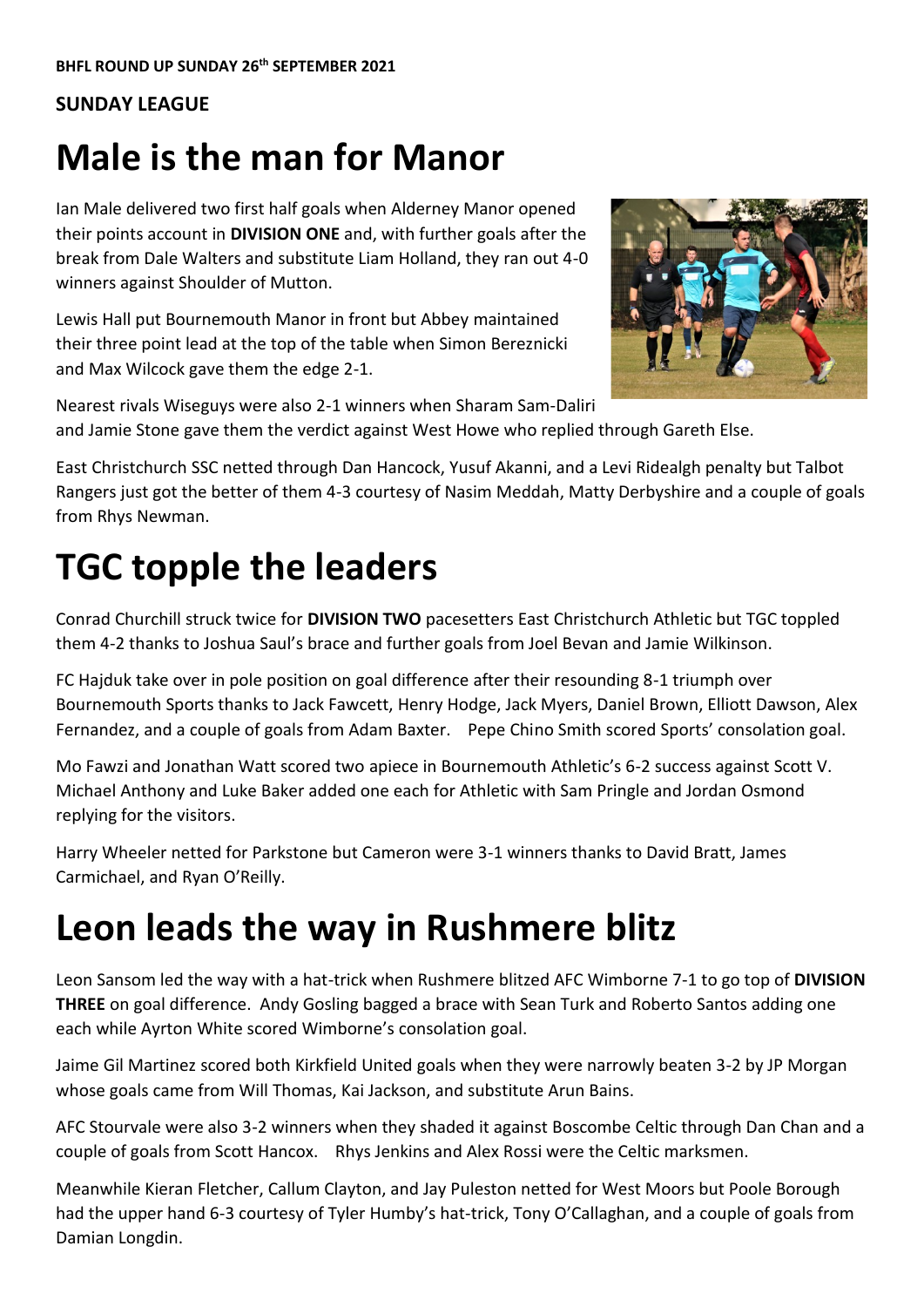Grange Athletic led through Lee Tabor and a Callum Doe brace in **DIVISION FOUR** but Poole Wanderers ensured a tense finish when they pulled it back to 3-2 with goals from Adrian Snell and Alex Praoline.

Marc Scrimshaw, Danny King, and Darren Berry netted for Bournemouth Poppies but Hordle Spurs had the edge by the odd goal of seven thanks to Danny Taylor, Oliver Culver, Shaun Waterman, and Dominic Taylor.

Lee Rimmer struck twice in Allegro Park Rangers' 4-0 victory over Shane Stanley with Danard Dragusha and substitute Jack Fisher adding one each.

# **Lethal Louie on target again**

Louie Dacombe scored all three goals in Forest United's 3-1 win over Bourne which keeps them top of **DIVISION FIVE** on goal difference. This took his total to nine of the eleven goals Forest have scored in their three league games. Ryan Mackenzie was the Bourne scorer.

Toby Williams bagged a hat-trick to give nearest rivals Alderney Manor Reserves the upper hand 4-2 against West Howe Reserves. Aaron Stacey was the other Manor marksman while West Howe replied through Lewis Cannings and Tom Jackson.

Wallisdown Wanderers are five points behind the leading pair after walloping AJ 7-2 courtesy of Liam Kelly's four goal blast and further goals from Kyran Dellow, Byron Hickson, and Jonah Langton. Scott Davidson and Angus Hogg were the AJ scorers.

In the other Division Five game P.T.L.C. were 4-0 winners against Upton Sociedad with goals from George Stonestreet, Sam Owen, Jack Simpson, and Tom Burrow.

## **Liam provides the bite for Vipers**

Southside Vipers are three points clear at the top of **DIVISION SIX** after leading marksman Liam Churchill scored all three goals to subdue Rushmere Reserves 3-0.

Church Hill United netted through Jake Clark and a Zac Bond penalty but Woodville Wanderers just got the better of them 3-2 with goals from Declan Nailen, Ajay Tyagi, and Adam McCelland.

Parkstone Athletic maintained their excellent start to the season when they upended Nelson Athletic 3-0 through Kyle Joyce, Ton Ebel, and substitute Will Weston.

Meanwhile Charlie King rattled in four when New Milton Borough hammered Wessex Warriors 8-1. Toby Ambrose, Alex Corbin, Callum Read, and James Bates added one each for Borough while Ben Shimmin scored the Warriors consolation goal.

Boscombe Celtic "A" are three points clear at the top of **DIVISION SEVEN** after Alf Allkushi, Will Wall, and Dean Archer gave them the edge 3-2 against Longfleet who replied through Callum Doherty and Kane Horvath.

Ben Mead and Spencer Lunes both bagged hat-trick when Muscliff Dynamos crushed CST South United 15- 1. Lee Pearson, Lewis Fellows, and James Stocker added two each with Baileigh Hibbs, Reece White, and Morris McColl also on target while Matt Richards replied for United.